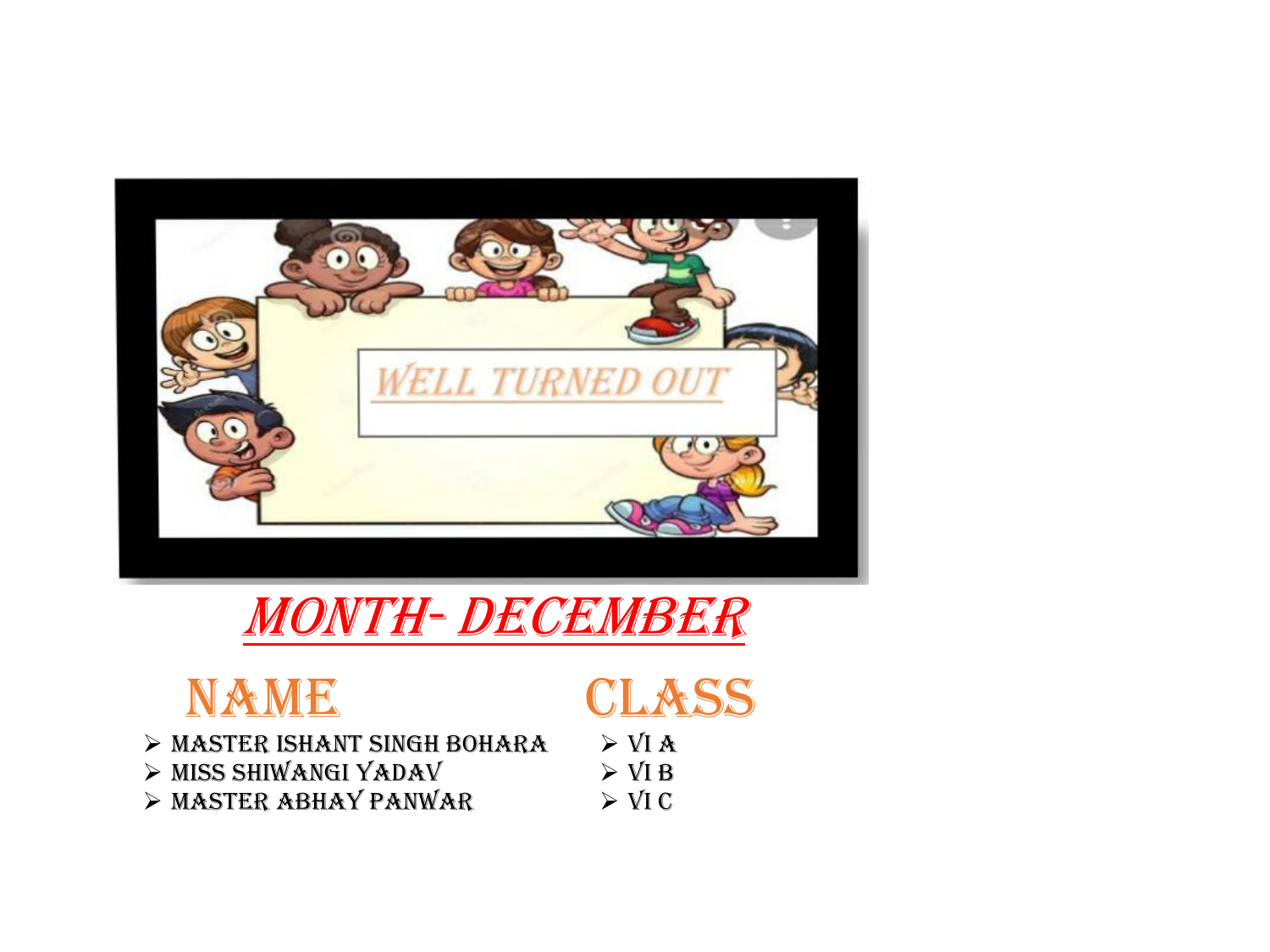| > MASTER SHOBHIT BHATT        | $\triangleright$ VI D            |
|-------------------------------|----------------------------------|
| > MISS BHUMIKATHAPA           | $\triangleright$ VI E            |
| > MISS AMRITA SEMWAL          | $\triangleright$ VII A           |
| > MASTER AYUSH SINGH          | $\triangleright$ VII B           |
| $>$ MISS ASMA                 | $\triangleright$ VII C           |
| > MASTER AYUSH PRASAD         | $\triangleright$ VII D           |
| $\triangleright$ MISS PRERNA  | $\triangleright$ VII E           |
| $>$ MASTER ADITYA             | $>$ VIII A                       |
| > MASTER PANKAJ RAWAT         | $\triangleright$ VIII B          |
| > MASTER HARSHAVARDHAN        | $\triangleright$ VIII C          |
| > MASTER KULDEEP SINGH        | $>$ VIII D                       |
| > MISS JYOTSNA SHARMA         | $\triangleright$ VIII E          |
| > MISS PRIYANKA POKHARIYA     | $>$ IX A                         |
| > MASTER ANSH BHARADWAJ       | $>$ IX B                         |
| $>$ MISS MAAHI THAPA          | $>$ IX C                         |
| > MISS RAHAR GURUNG           | > IX D                           |
| > MASTER ADITYA RANA          | $>$ IX E                         |
| > MASTER LOVEPREET SINGH      | > X A                            |
| $\triangleright$ MISS KAREENA | > X B                            |
| > MASTER SUMEDH KUMAR         | > X C                            |
| > MASTER VINAYAK PATHAK       | $>$ XD                           |
| > MASTER ADITYA SINGH         | $>$ X E                          |
| <b>PAYAAL</b>                 | $>$ XI A                         |
| > MASTER HITESH RAWAT         | $\triangleright$ XI <sub>B</sub> |
| > MISS SHWETA                 | $\triangleright$ XIC             |